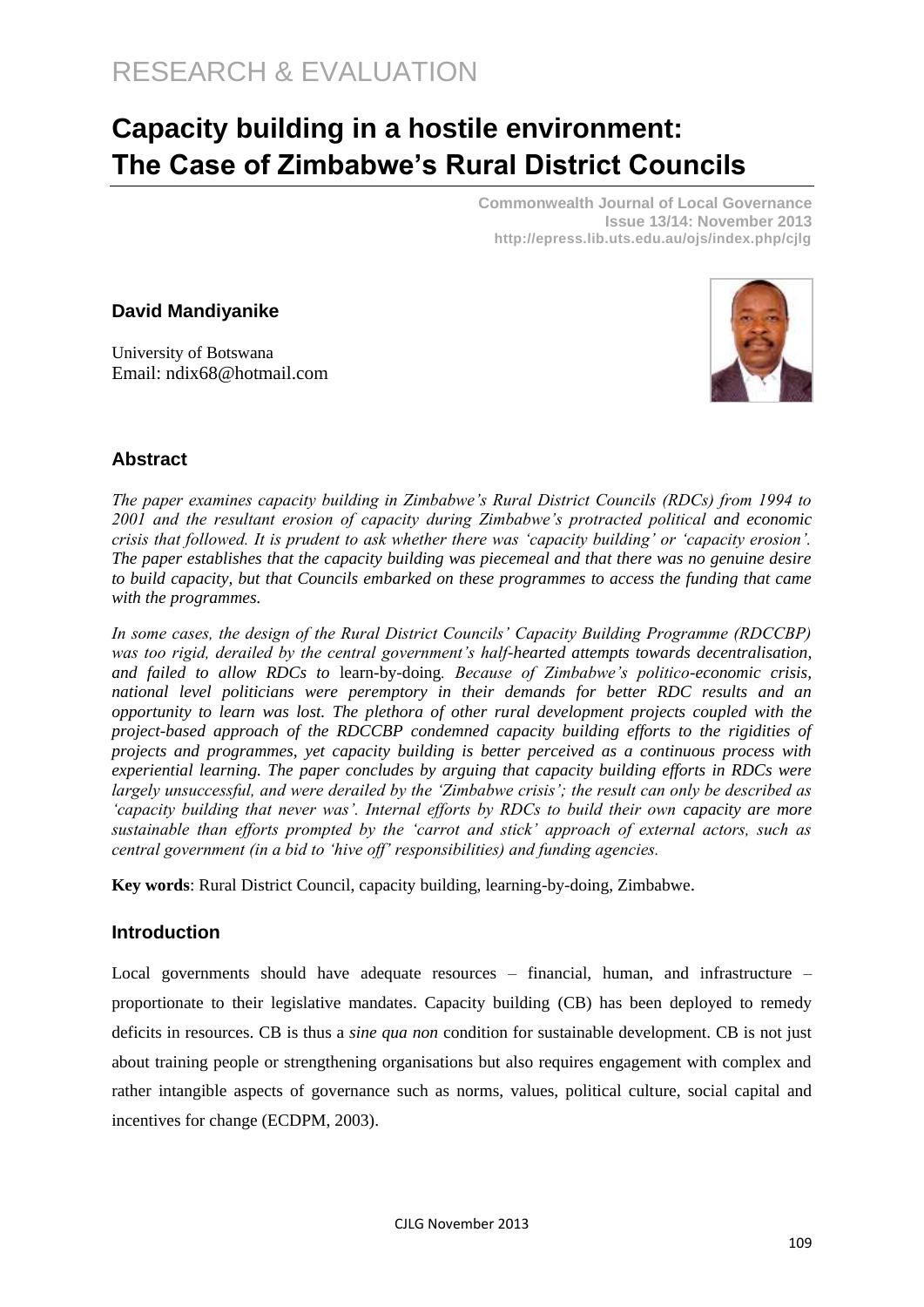In view of the political and economic crisis that gripped Zimbabwe (from 1999) during the implementation of the Rural District Councils' Capacity Building Programme RDCCBP, this paper is a critical reflection that examines the (RDCCBP). This can be described as 'capacity building that never was'. The gains of the programme were eroded by the protracted political-economic crisis in Zimbabwe. The RDCCBP was too rigid, derailed by the central government's half-hearted attempts towards decentralisation, and failed to allow RDCs to *learn-by-doing*. Because of Zimbabwe's politico-economic crisis, national level politicians were peremptory in their demands for better RDC results and an opportunity to learn was lost. The study of CB in Zimbabwe helps to enhance institutional memory for the benefit of the various institutions and the wider public. Zimbabwe also provides a significant example tool for other developing countries who may find themselves in a similar situation, and for the donor community in developing countries.

The paper sketches the theoretical contours of capacity through the lenses of Zimbabwe's RDCs and acknowledges that Zimbabwe has a history and development trajectory that fits a number of countries. There are many constraints to capacity building – broadly classified as exogenous and endogenous. Exogenous factors were external to the RDCs, and included, for example, the significant effects of amalgamation, and political and economic decline. Endogenous factors were those inherent in the RDCCBP design, for example, treating RDCs as homogenous entities and expecting numerous projects to be implemented at the same time. This paper will focus on constraints that arose as a result of the political-economic crisis. The paper proffers lessons of experience for international development and cooperation.

## **Theoretical overview of capacity building**

CB means different things to different people. For purposes of this paper, CB is taken to mean a 'conscious' effort to strengthen and improve the abilities of staff members and organisations to perform tasks in a more efficient, effective and sustainable manner (Peltenburg 1996: 9). Honadle (1981: 577) defined CB as the ability of people and institutions to do what was required of them. She also noted the drawback of this definition as it fails to define what is to be built. Others view CB as referring to improvements in the ability of public sector organisations, either singly or in co-operation with other agencies, to perform appropriate tasks defined by necessity, history or situation (Grindle and Hilderbrand 1995: 445). In the case of the Rural District Councils (RDCs) in Zimbabwe, appropriate tasks also refers to legislative mandates – ie: the duties and responsibilities imposed by the RDC Act (Chapter 29: 13) (GoZ 1988).

CB has been at the centre of development efforts for the last six decades. Pieterse (2002: 1) argued that this was fuelled by similar international discourses that valorise the local as a site of strategic defence against powerful globalising currents and as the frontline in the war against poverty. Within the realm of economic development, CB also received renewed interest because of the experiences of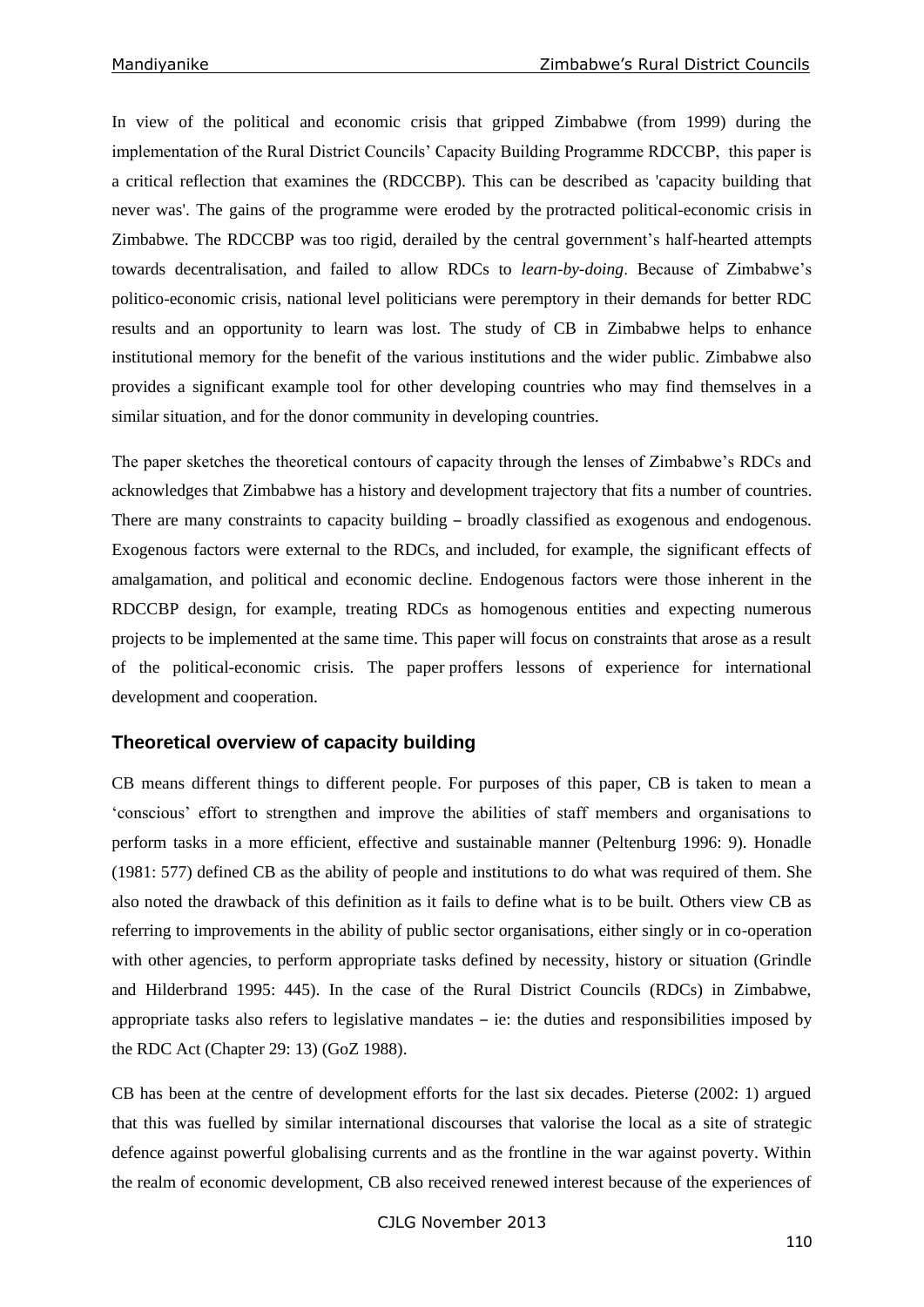policy prescriptions under structural adjustment in the 1980s. In 'rolling back the state', Lemon (2002: 21) observed that central governments passed on the cost of providing public goods and services to local government without sufficient adjustments of either state fiscal transfers to local levels or the revenue raising powers of local government.

Honadle (2001: 81) contended that the concept of institutional capacity was not static. She contrasted it with physical capacity in the sense of being able to measure the potential of a vessel to hold a defined amount of liquid, or a computer to store so many bits of data. Institutional capacity changes over time and space, as Zimbabwe illustrates clearly.

With Zimbabwe's decay, the notion that capacity is neither constant nor static is reinforced. Furthermore, the idea of a 'learning curve', automatically makes capacity a moving target (Honadle 2001: 81).

Land (2000), Kaplan (1999, 2001 and 2003) and Postma (2003: 81) argue that CB is a slippery and elusive concept, which remains rather obscure and used interchangeably with similar concepts such as 'institution building', 'capacity development' and 'institutional development'. GTZ (1999: 3) advised that CB must take place on three levels: individual; institutional and organisational; and the overall institutional system level (legal, political, economic and administrative frameworks).

Peltenburg (1996: 9); Olowu (1998:1) and Grindle (1997: 5) viewed capacity, as the ability to perform appropriate tasks and fulfil roles effectively, efficiently and sustainably.

Franks (1999: 52) argued that capacity was defined as the overall ability of the individual/group to perform their responsibilities. He went on to highlight that it was possible to imagine an organisation that had a capable staff, yet did not have the capacity to perform its functions because it was either grossly understaffed or because the policy framework did not allow satisfactory performance. Grindle and Hilderbrand (1995: 443) concurred and noted that organisations and trained individuals do not perform in a vacuum, and that their ability to carry out assigned responsibilities is a function of the broader context within which they operate. Capacity depends on the presence of viable institutions, leadership and vision, financial and material resources, skilled human resources, and effective work practices – systems, procedures and appropriate incentives (ECDPM, 1998). Land (2000) argues that capacity deficits or weaknesses in local government could rarely be attributed to a single cause.

### *Dimensions of capacity*

1

Grindle (1997) put forward five dimensions of capacity.<sup>21</sup> These dimensions discuss capacity with regards to central government departments and ministries. Kaplan (1999 and 2003) argued that

 $21$ The five dimensions are: the action environment; the institutional context; the task network; the organisation; and the human resources. aspect. For purposes of this paper, these are not further explored.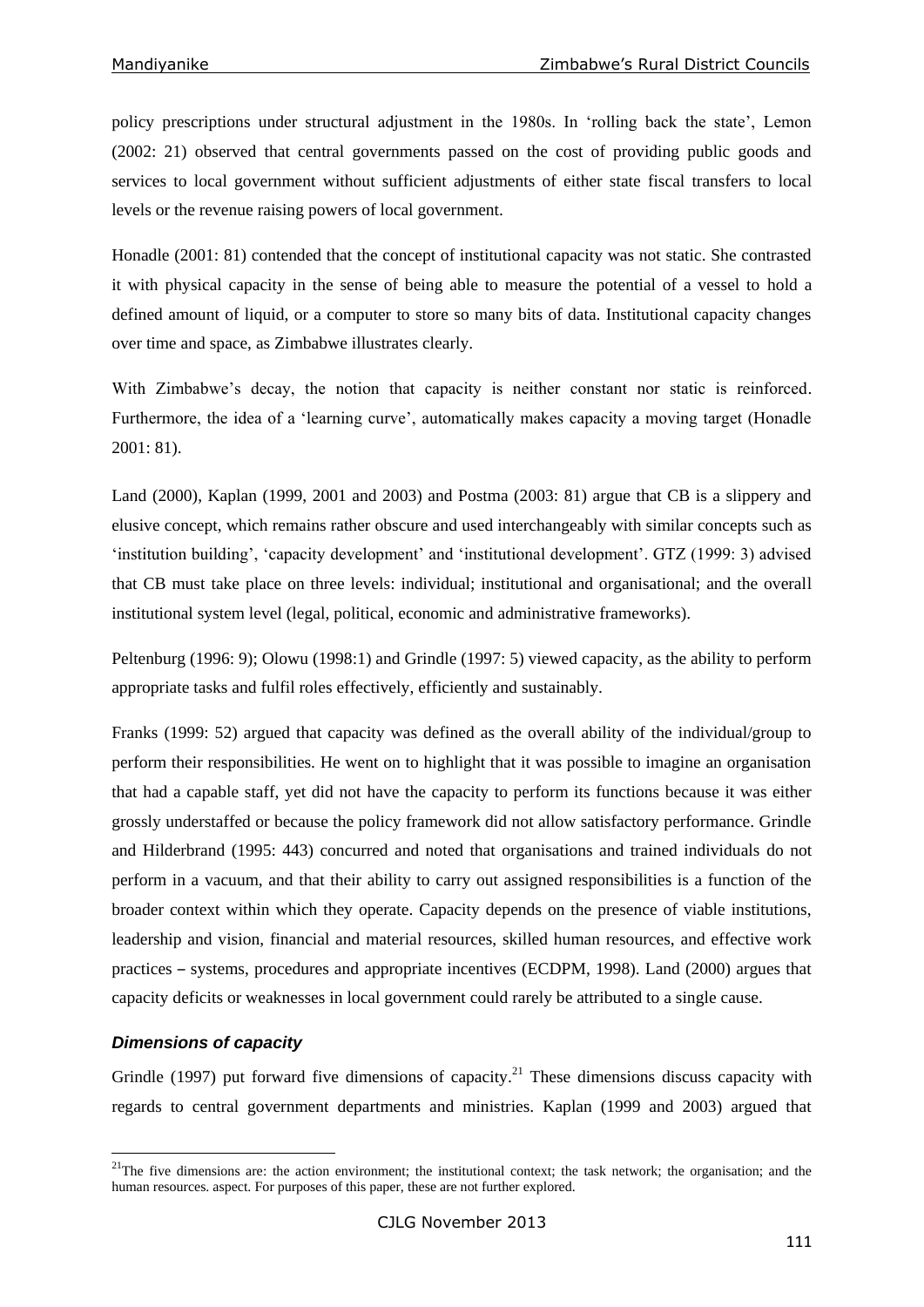'features of organisational life' (ie: context and conceptual framework; vision; strategy; culture; structure; skills; and material resources) incorporate a panorama of factors that affect the ability of organisations to achieve specified goals. The dimensions are interactive and dynamic and hence Kaplan's framework is more useful.

Land (2000: 3) observed that increasingly it was accepted that CB programmes were more successful and were more likely to be sustainable when they responded to an internal initiative, and when they were supported through a process approach, and not through single one-time events. Issues of ownership, commitment and leadership are central to this notion of capacity as a process. Kaplan (1999: 22 and 2003: 323) advised that:

*While every organisation may share similar features, nevertheless, each organisation is unique both in itself and in terms of its stage of development and this uniqueness demands unique, singular and specifically different responses. While the model may adequately describe the elements of organisational capacity and even order of their acquisition, it cannot predict or determine organisational processes, which are complex, ambiguous and often contradictory'*.

Indeed in some countries, performance problems diagnosed at the organisational or individual level may be deeply embedded in economic, social and political deficiencies, and efforts to improve performance must focus primarily on these conditions. On a cautionary note, Grindle and Hilderbrand (1995) highlighted that while the importance of the broader contextual setting for organisational and individual activities may seem obvious, a large number of CB initiatives were designed without considering this.

Grindle (1997: 6) prefers the terms *capacity development* or *capacity strengthening* to signal that the task was one of strengthening existing capacity rather than constructing mew capacity. Morgan (1997: iii) noted that CB could refer to either *processes* or *outcomes*, meaning both efforts to improve organisational performance and/or improvements to practices developed. CB is not an end in itself but a means to an end.

The CB approach thus has two components – the *demand side* and *supply side*. The demand side consists of the organisation(s) and the staff whose capacities need to be strengthened, while the supply side encompasses all organisations undertaking efforts to build capacity (Peltenburg 1996: 11).

#### *Key constraints to effective CB*

The road to CB (especially for local governments) is winding − Postma (2003: 81) compared it to a river which meandered with the contours of the topography. Institutional weaknesses are rarely merely technical problems: as Corkery *et al* (1998: 543) argued they generally reflect systemic problems related to politics and culture, as well as management capacity and performance, and thus it is critical to analyse why weaknesses exist, as administrative capacities cannot be strengthened unless the political, social, economic and cultural contexts are understood. A number of problems or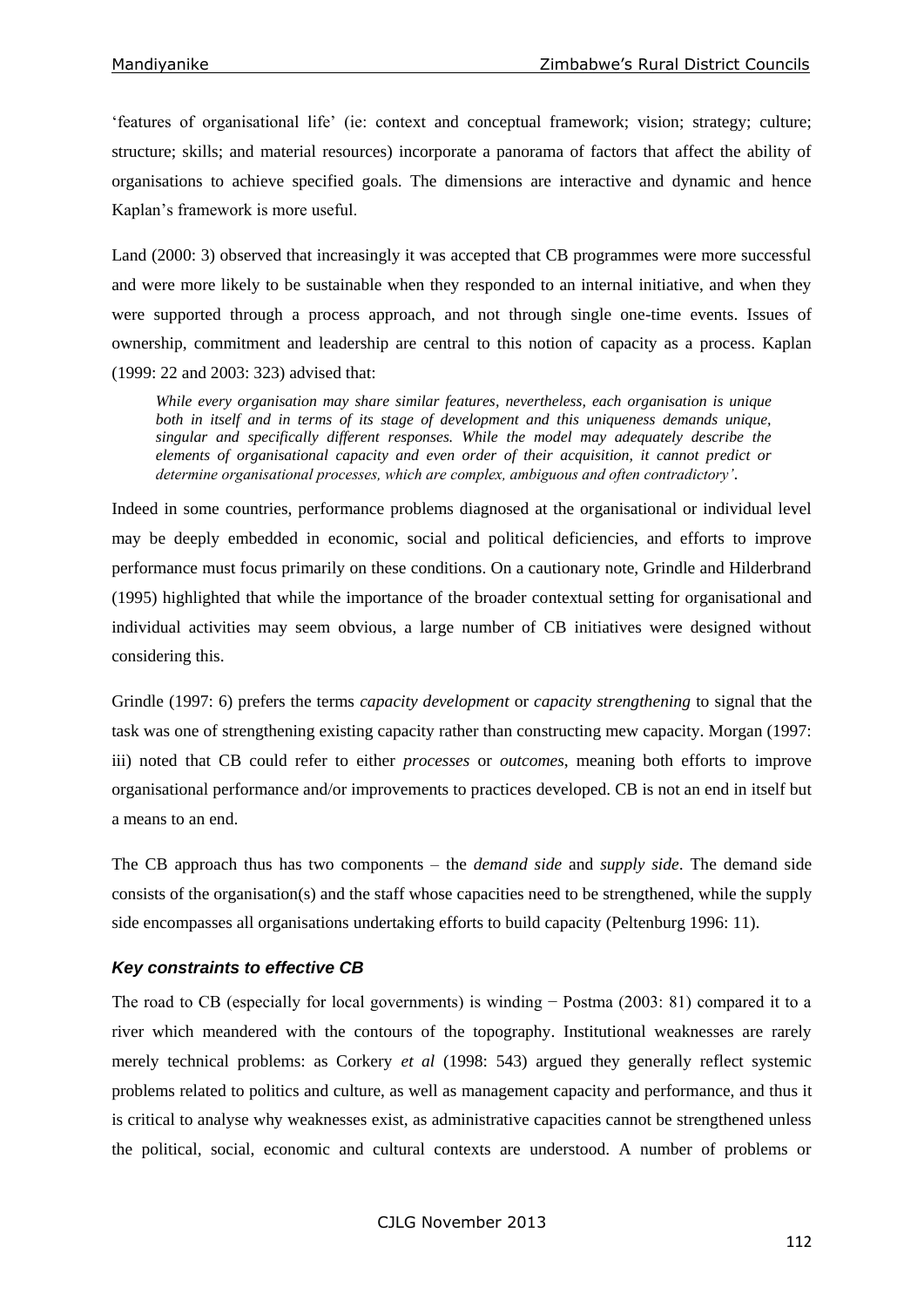limitations could be encountered. These could include lack of vision, political interference, organisation and human resources development problems (Peltenburg 1996: 13).

Peltenburg (1996: 13) argued that, in highly politicised environments, the planning and/or implementation of CB interventions may be affected. On donor funded projects, there may be political interests on both donor and receiving sides geared to short-term gains.

Teskey and Hooper (1999: 7) advanced the notion that there was insufficient incentive to build capacity at the political level. They believed that politicians would naturally tend to support programmes which increase their electoral popularity, eg: building schools, laying roads, providing drugs to health centres, because politicians needed to be re-elected every five years so gain more electoral support for policies which yield short-term results.

Olowu (1998: 10) argued that the erosion of public servants' salaries in Africa over the years has resulted in a depressed incentive system<sup>22</sup>, with the 'take home'<sup>23</sup> of many officials barely sufficient for one week's existence. Thus civil servants seek to hold more than one income-earning activity or job, thereby reducing commitment to the main one. At the same time remuneration for skilled contract staff is high which dampens the morale of low-paid public servants.

#### **The Zimbabwe crisis**

1

Since 1999, Zimbabwe has gone through a very rough period, both politically and economically, The 'Zimbabwe crisis' has been well documented and affected all spheres of life for many Zimbabweans. Bond and Manyanya (2003) discussed 'Zimbabwe's plunge' at great length, tracking the country's economic development from pre-independence to the crisis period since 1999. In discussing 'Zimbabwe's unfinished business', Hammar *et al.* (2003) also chronicled the background to the economic development downturns and the socio-political meltdown (see also Nhema, 2002; Sachikonye, 2002 and 2011). The political crisis triggered related crises – food security, a fuel crisis, and the rule of law, − which escalated to such unprecedented levels that service delivery dropped into the abyss. Zimbabwe's local authorities were reeling as they failed to deliver essential services; infrastructure broke down, qualified and experienced personnel absconded in large numbers − joining the private sector or emigrating to the diaspora. Some areas went on for long periods without essential services, and doctors and industrial workers were on strike (Musekiwa *et al,* 2013; NewZimbabwe 2009). Meanwhile the Zimbabwean dollar entered into a state of hyperinflation – Kadzere (2008); Jongwe (2008) and BBC (2008) cited the inflation rate at 231 million per cent. This high inflation rate culminated in a *de facto* abandonment of the currency and replacement with the US dollar made official in early 2009.

 $^{22}$ Mentz (1997) talked of a civil service demoralized, underpaid, bloated and thriving on venal activities – instead of wages.  $^{23}$ As seen in many posters in the RDCs visited – 'my take home is not enough to take me home.'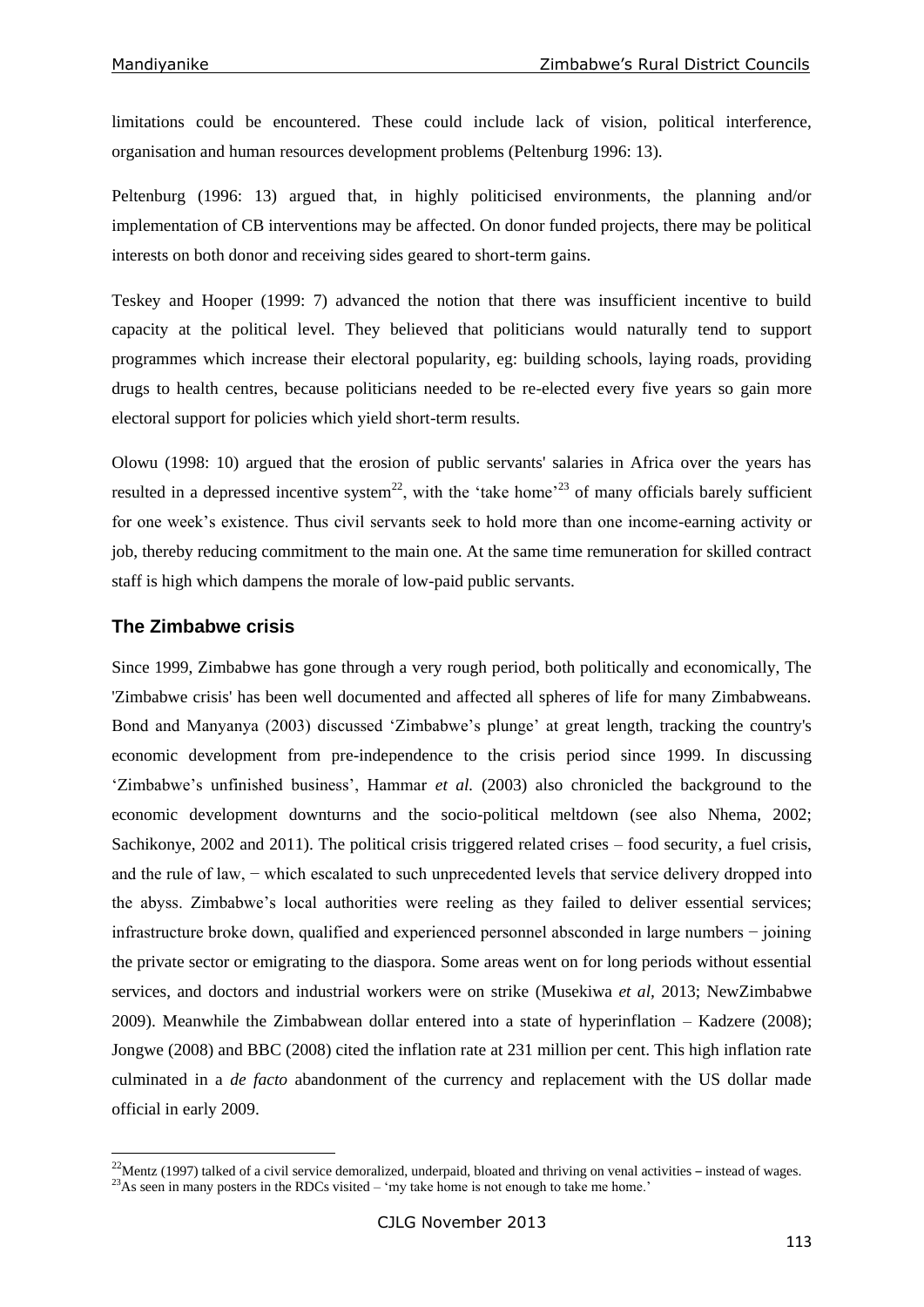Since 2000, elected members in the RDCs were no longer the preserve of Zimbabwe African National Union – Patriotic Front (ZANU-PF) and were increasingly being dominated by the opposition Movement for Democratic Change (MDC). In 2008, an attempt to end the crisis, a power-sharing agreement between the rival political leaders – Robert Mugabe, Morgan Tsvangirayi and Arthur Mutambara was brokered by former South African President Thabo Mbeki. The Global Political Agreement (GPA) and its attendant but somewhat shaky Government of National Unity (GNU) provided a transition to normalcy and managed to stabilise the country.

Hammar *et al* (2003: 39) argued that *'the reality for many RDCs was that they were assuming their authority at a moment of national economic decline, reduction in public sector spending and growing popular discontent with the government in general'.* Over time, there was increasing pressure on the RDCs to generate local revenue for their own administration and local development activities, placing severe strains on them and in some cases bringing them into direct and often outright competition and conflict with their constituents. There was also growing unease about the question of authority itself, and local political tensions mushroomed as ZANU-PF's hegemony waned and it feared losing its grip on long dominated RDCs.

Essentially, the RDCCBP did not manage to build the capacity of RDCs to plan and manage their own development programmes on a sustainable basis because the Government of Zimbabwe (GoZ) ignored some critical elements of CB. In line with ECDPM (2003: 1) it can be argued that:

*Development cannot be achieved by throwing money, projects and external know-how at problems. It is the product of each country's historical and cultural circumstances and involves fundamental societal transformation.*

Grindle and Hilderbrand (1995: 443) similarly observed that a large number of CB activities had produced meagre results and that the investment had not paid off in terms of improved organisational and individual performance. The work on which this paper is based set out to test the hypothesis that capacity building efforts need to deal with these intangible complex issues, such as norms, values, political and organisational culture, social capital and incentives for change.

## **Methodology**

**.** 

There are 60 RDCs in Zimbabwe, and the study sampled eight RDCs from four (of the eight) provinces: Mashonaland Central, Manicaland, Midlands and Matebeleland South for a good geographical representation.<sup>24</sup> The study examined one suspended council, or so-called *laggard*, in each province and one of those said to be doing well (*progressive*).<sup>25</sup> It also considered the amalgamation mix in 1993 (i.e. how many Rural Councils and District Councils amalgamated to

 $24$ This paper draws from a doctoral research that examined critically the performance of rural local authorities in Zimbabwe over a period of ten years (from 1993 to 2003). The performance of local authorities had been progressively declining. Money, equipment and other resources were made available through the Rural District Councils Capacity Building Programme (RDCCBP) and other donor-funded programmes to salvage the RDCs, but the downward trend still persisted. Was there a willingness to build lasting capacity or it was being driven by donor conditionality?

<sup>&</sup>lt;sup>25</sup>Councillors were suspended by the MLGNH. The 'progressive' ones were also appraised by the same ministry.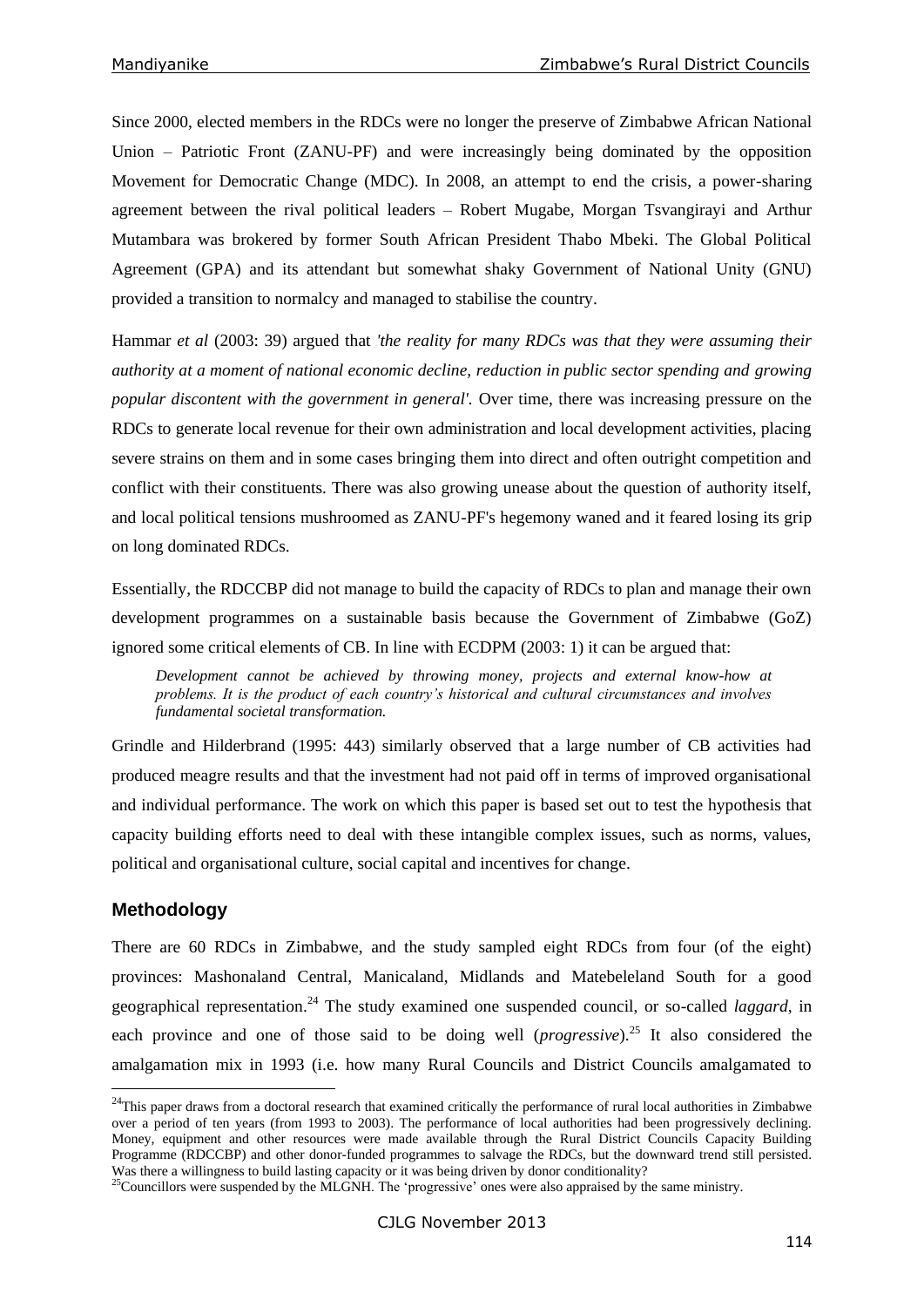make up the RDC) and political history and affiliation (pro- or anti- ZANU-PF) (Mandiyanike, 2009). The research included semi-structured face to face interviews with key informants - local government practitioners (chief executive officers, a permanent secretary, council chairpersons, RDC heads of departments, and District Administrators), and examination of official records and documentation. Primary data included field study observations and reflections on personal experiences of key informants<sup>26</sup>. Anecdotal evidence was also drawn from the author's experience as a local government practitioner.

# **An overview of local government in Zimbabwe**

Zimbabwe is a unitary state with three major levels of governance – central, provincial and local government.<sup>27</sup> Local government is split into two – Urban Councils established under the Urban Councils' Act (Chapter 29: 15) 1995 (as amended), and rural/farming areas established under the Rural District Councils Act (Chapter 29:13) 1988. The discussion will focus on RDCs. Mutizwa-Mangiza (1991) and Mandiyanike (2013) contend that until independence in 1980, local government in Zimbabwe was divided racially, based on the principle of 'separate development', a Rhodesian<sup>28</sup> formulation of apartheid. Rural Councils were relatively autonomous, and catered for white settlers in commercial farming areas. The small non-viable District Councils were primarily instruments of administering the subject race in the villages. This arrangement existed for almost five decades and in 1993, these Local Government Units (LGUs) were amalgamated to form Rural District Councils (Mandiyanike, 2009). In 1993, government removed the District Administrator (DA) from being the Chief Executive Officer of the District Council<sup>29</sup>. The DA remained an influential advisor to council, implementer, government regulator, and monitor. Amalgamation was a political decision meant to remove one of the last vestiges of colonial rule – the de-racialisation of local government – which took place under the Rural District Councils Act No.8, passed in 1988 but not implemented until July 1993 (Matyszak, 2010). The transition to the new dispensation was fraught with resistance from the respective contenders and haggling among members of staff. The five-year delay in effecting the provisions of the RDC Act was testimony to the complexity of the exercise that sought to unify two very different institutions at different levels of sophistication, intended for different purposes (Mandiyanike, 2009). In addition, traditional Chiefs played an increasingly partisan role as allies of ZANU-PF during the crisis, although their official role is administered by a separate Act (Traditional Leaders' Act) and beyond the purview of this paper.

Following the amalgamation of Rural and District Councils in 1993, the GoZ, with external assistance, sought to improve the operations of RDCs. The justification given for the CB programmes was that RDC lacked the skills and resources to shoulder these added responsibilities. The challenge

1

<sup>26</sup> See Mandiyanike 2009 for a detailed methodological discussion

<sup>&</sup>lt;sup>27</sup>There has been a tendency to mix national/sub-national levels of governance with central/local government. In Zimbabwe, the Provincial Councils Act (Chapter 29:11) significantly changed the misnomer of 'two levels of governance'.

 $^{28}$ Rhodesia – colonial name for Zimbabwe

<sup>&</sup>lt;sup>29</sup> The Rural District Councils had to employ their own Chief Executive Officers.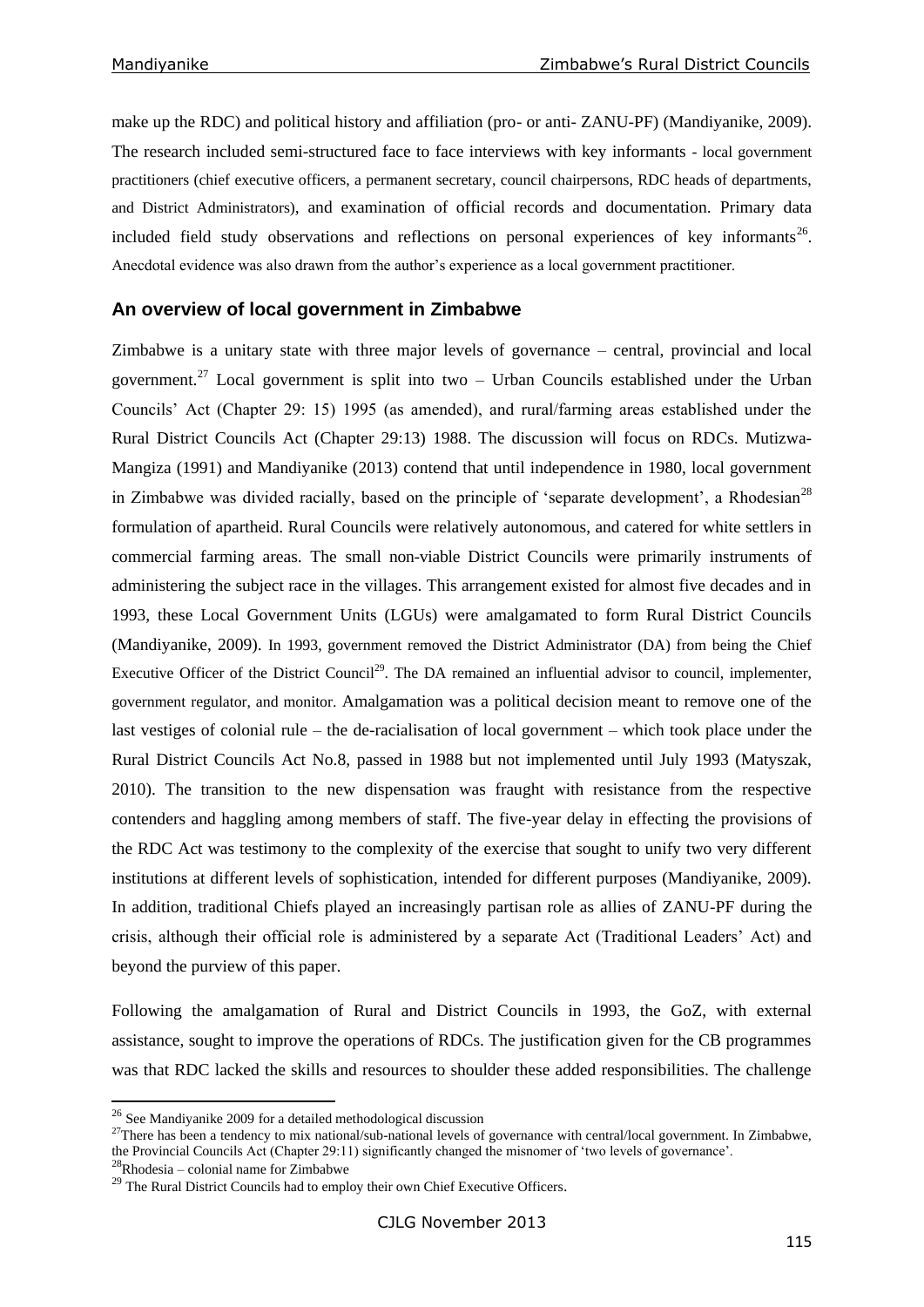to the GoZ was thus to tailor CB of RDCs with access to resources. In turn, these efforts at the local level, would feed into national consensus building so that the transfer of central responsibilities and resources would lead to more equitable and sustained development.

Prior to the implementation of the CB programme, the *Strategic Plan for Capacity Building* (Plan Afric, 1994: 6) acknowledged that the process of building the capacity of the RDCs was complex and long-term, and that t RDCs were at different starting points in a fluid and challenging environment.

The Strategic Plan (Plan Afric, 1994: 20) warned that there was nothing more damaging to the morale of the RDCs than to give them new responsibilities without the means to perform them., The objective of the RDCCB programme was to develop the capacity of all RDCs to plan, implement and manage their own District Development Programmes and delivery of essential services, within the government's overall decentralisation programme. The RDCCB programme had three components: institutional development, capital development and human resources development (HRD).

# **Rural local government in Zimbabwe – during the crisis**

The outcome reflects the systemic nature of the problems faced and the superficial changes made by RDCs and other actors in addressing the problems highlighted.

# *Decentralisation-centralisation nexus*

With regard to decentralisation, government officials were skating around the debate. The Ministry of Local Government and National Housing (MLGNH) expounded 13 principles on decentralisation as a roadmap on the way forward. However, it was oversimplistic to assume that ministries and departments would release responsibilities to RDCs or be directed by RDCs. When the Economic Structural Adjustment Programme (ESAP) was introduced in 1991, most civil servants were set for retrenchment, which they went to great lengths to resist. Parties to the decentralisation initiative glorified it by day and savagely resisted it by night. MLGNH as the parent ministry for local authorities and was seen as becoming 'the mother of all ministries' and decentralisation became a 'talk show' rather than a genuine attempt to improve service delivery. GoZ *Hansard*, volume 27 (63): 6687 of 8 May 2001, conceded that *'whilst the government has a sound decentralisation policy, the implementation aspect leaves a lot to be desired'*.

Thus attempts at decentralisation were half-hearted, which rather than 'premature decentralisation', can instead be seen as *pseudo*-decentralisation. This bureau-pathology and a murky legislative framework, resulted in too much ministerial control and duplication of institutions and authorities, which impacted negatively on RDCs. Several papers, including an address by the permanent secretary in the MLGNH, identified two hundred cases where the MLGNH could intervene in RDC activities without hindrance. We are yet to see the changes brought about by the new constitution.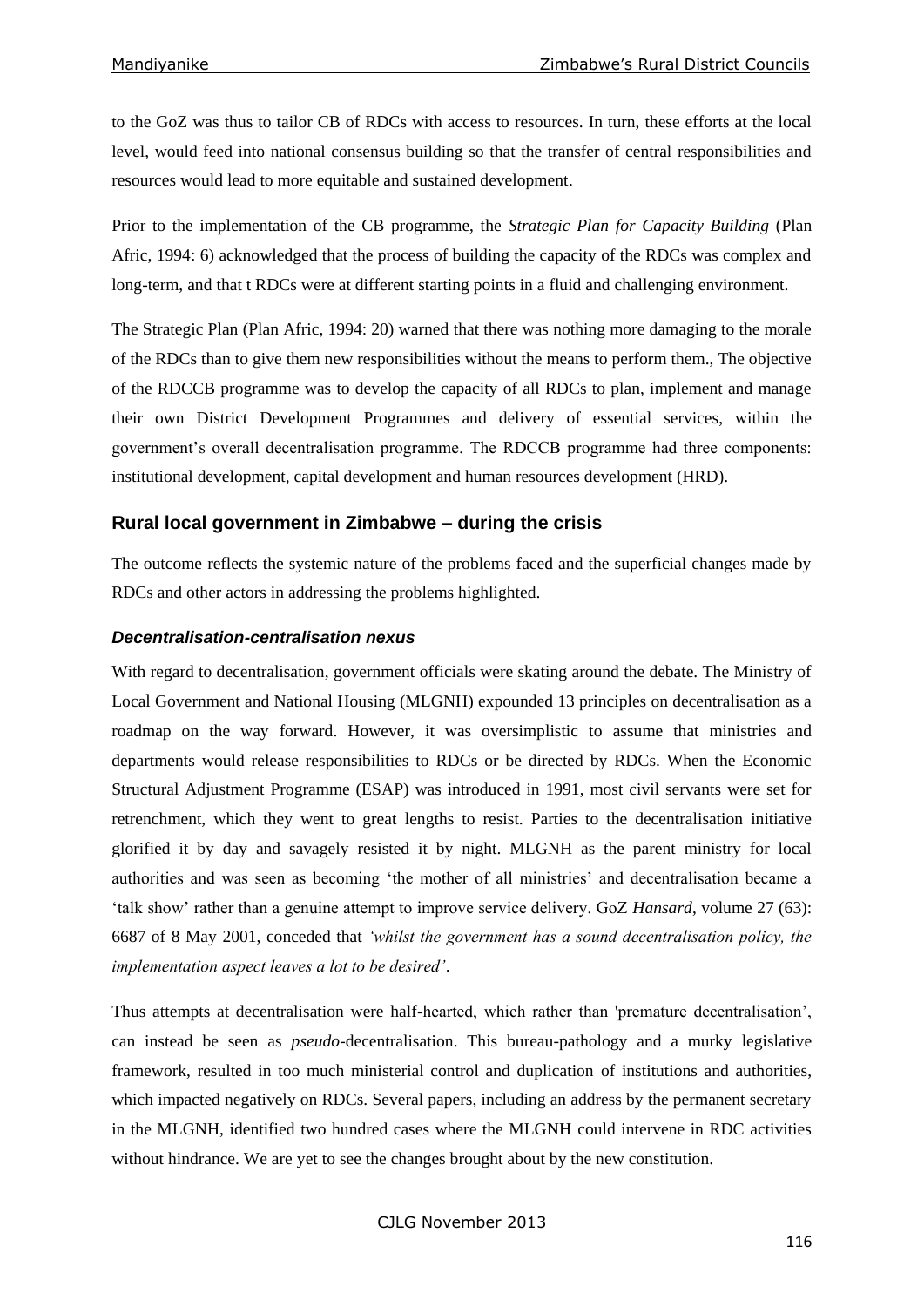#### *Coming to grips with amalgamation*

There are issues that the authorities and RDCs seemed to ignore, namely influential people and the political environment. For example, MLGNH has default powers to suspend RDCs and councillors (as will be discussed in detail hereunder). Indicators used for suspension were skewed and subject to the whims of the powers that-be through the wanton use of the default power.

Amalgamation was a surgical process that conjoined two distinct bodies, and deep-seated problems inherited at amalgamation were either underestimated, or simply ignored. The most discernible problems were divided loyalties on the part of staff, different working and cultural practices, party affiliation and, most significantly, divergent educational and economic circumstances. At amalgamation, members of staff were the 'eyes and ears' of their councillors from former councils. This evoked a strong sense of patron-clientelism and cliques/fiefs as councillors hoped to get the truth from their 'own employees'.<sup>30</sup> Before amalgamation, many Rural Council councillors had relatively informal ways of conducting council business, for example with resolutions agreed at the country club, and consultations with commercial farmers. In many cases, council officials were not privy to these discussions but acted on the decisions. At amalgamation, the District councillors were used to formal minuted decisions that authorised action. The councillors were cautious in 'covering their backs'. Councillors from the former Rural Councils were irked by this 'red tape' but were met with hostility from their District Council counterparts. Council debates following amalgamation often discussed procedural issues rather than substantive developmental issues.

There were also differences in the educational and economic circumstances of the councillors. There is a general superiority or inferiority complex in Zimbabwe, based on a person's fluency in English. Many councillors from the former District Councils were peasant farmers and spoke little English. Whilst the white councillors from the former Rural councils were often no better educated, they could speak English fluently and occupied large tracts of land (a clear symbol of wealth). Economically, most councillors from the former Rural Councils were commercial farmers and relatively well off, whilst the district councillors were peasant farmers and/or teachers or civil servants. Collapsing or these wide divergences was almost impossible. One former District Administrator (DA) remarked, *'amalgamation was nothing but putting unit tax into the same pot [as the rural resources]'*.

#### *Staffing levels within RDCs*

**.** 

Most RDCs lost a lot of qualified staff during the political and economic crisis<sup>31</sup>. In Gokwe RDC, war veterans<sup>32</sup> 'dismissed' some officials and forcibly removed them from office. Officials from Gokwe RDC and McGregor (2002) gave detailed accounts of how the forced removals were effected with

 $30$ In Guruve council in 1994, councillors from amalgamating Mvurwi rural council demanded the presence of a particular roads supervisor in meetings, whom they constantly asked whether what other officers said (from Guruve council) was true.  $31$  See Mandiyanike (2013) for an analysis of staff turnover during this period

<sup>&</sup>lt;sup>32</sup> Ostensibly former combatants of the 1970s guerrilla war who formed the Zimbabwe National Liberation War Veterans Association (ZNLWVA) after independence, which led the invasions of commercial farms during the crisis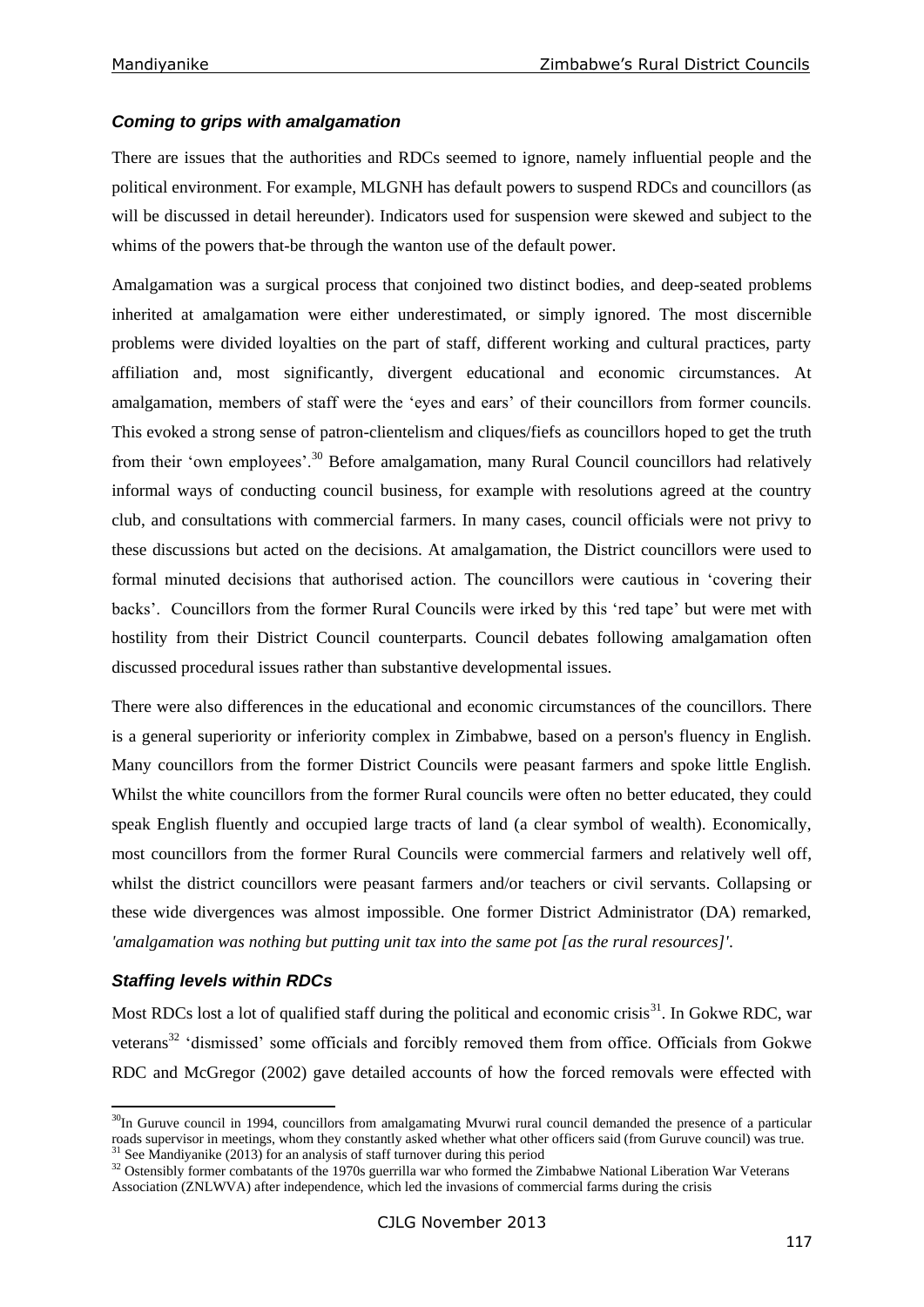impunity. In these debacles, no handover- was conducted and the war veterans took files with them for 'investigation' and /or 'archiving'. These files have never been recovered, nor was anyone brought to book about these disappearances (Mandiyanike, 2009). War veterans disrupted operations in some RDCs for purely political ends to punish political opponents. In Gokwe South RDC war veterans went on to demand a quota for all council positions, and travel/subsistence allowances for coming to council. It seems that once people have tasted violence, the tendency to use it again for whatever purpose cannot be undermined or ruled out.

#### *Homogeneity-heterogeneity divide*

The RDCCBP treated all the RDCs as homogeneous entities, irrespective of their different sociopolitical and geophysical conditions. In spite of the common legal framework, RDCs differ quite significantly and have to be treated as such. It is worth noting that during the formative stages of RDCCBP, the Strategic Plan for Capacity Building (1994) acknowledged that CB of RDCs was complex and long-term, and that RDCs were at different starting points and had varied resource bases. The *Strategic Plan for Capacity Building* (Plan Afric, 1994 6) cautioned that:

*Capacity building should not be constrained with a rigid framework. There is need for a flexible approach, which takes into account the different starting points of the RDCs and allows for the maximum participation of the various interested parties especially RDCs themselves.*

Smoke (2000: 3) complained that decentralisation programmes tend to treat all local governments as if they were similar in capacity and needs, and to devolve too many new responsibilities to the weak local governments. With the Economic Structural Adjustment Programme (ESAP) gnawing at the roots of central government operations in Zimbabwe, there were strong calls for change in local government, and RDCCBP was considered a palliative measure to reduce the increased pressure on RDCs. Within this environment, Smoke (2000) cautioned that there was a perceived urgency to reform, so careful planning was foregone. As one facilitator aptly summed it up, 'there was so much movement but no motion'. Smoke (2000: 3) advised that:

*It is necessary to build commitment and capacity for local governments to assume greater responsibility on behalf of their constituents …decentralisation reforms should be progressively phased in with incentives such that it is clear to local governments what they have to achieve before they will be assigned additional responsibilities.*

Furthermore, due to the crisis, a significant amount of donor support was abruptly withdrawn from government activities. In winding up the initial phase of RDCCBP in 2000, 19 RDCs were to be given continued support, but the government stayed with the 'good' councils and ignored the 'bad' ones. Possibly, this was a subjective justification to show the donor community that the MLGNH was willing to run with the donor agenda. Thus, the ministry, through the hawk eye of the Provincial Administrator (PA), looked at 'good' Chief Executive Officers (CEOs), chairpersons, finance committees '*dzine chimiro*' (decent finance committees) or a combination of these, considering councillors' performance, commitment, and the openness to change of CEOs and key staff.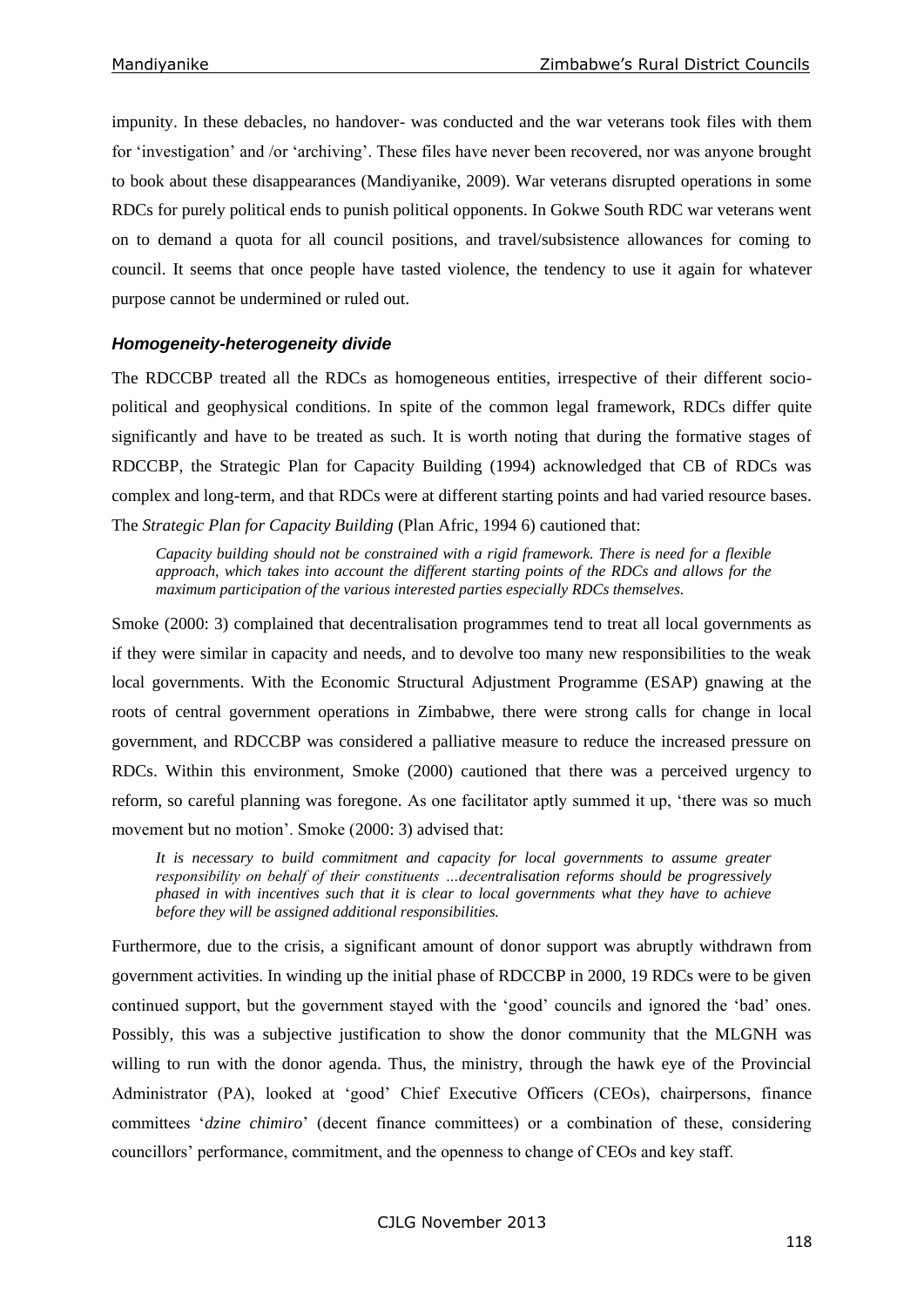#### *Project planning and management – RDCs biting off more than they could chew*

All the RDCs prepared the strategic plan following insistence by the RDCCBP that these were essential to qualify for District Development Grants (DDGs) and District Development Loans (DDLs) (the DDG manual stipulated that only projects on the strategic plan would be considered for funding). On a visit to the sampled RDCs, it was amazing to see how quickly these plans could be pulled out to show a prospective funder. However, one respondent lamented that:

*It is a pity that we spend so much time and effort producing these documents, but there is no commitment in following them. The macro-economic environment we are operating in makes it impossible to operationalise such wishful activities.*

The GoZ, for its own political expedience, even introduced programmes such as the Rural Development Fund (to be implemented by RDCs) that ran parallel to the RDCCBP. A majority of the RDCs are members of Communal Areas Management Programme for Indigenous Resources (CAMPFIRE) Association, which also had the Natural Resources Management Programme (NRMP II) running the same time as RDCCBP. As one interviewee said,

*RDCs had too much on their plates and could not make the most out of this window of opportunity. An opportunity to maximise the learning was lost*.

The resulting plethora of rural development projects managed by the RDCs had different reporting and implementing requirements. Instead of improving their performance, RDCs were busy 'visiting' the different funding agencies and trying to impress them. As political pressure intensified, RDCs focussed their attention on irrelevant but politically sensitive projects to appease politicians. Sadly, this was done at the expense of much-needed services for deprived communities.

Two officers at Umzingwane RDC, in a joint interview admitted that

*We use these development plans to suit the various donor preferences; if another donor were to come and indicate the type of projects they prefer to fund we would go along with that*.

During RDCCBP, the training component commenced late, was uncoordinated and the District Training Teams and Provincial Training Teams were not sufficiently functional. The funding came to an abrupt end before the RDCs realised it. Thus Healy (2001: 310) observed that training in the RDCs was seen as a series of events – workshops, seminars and study visits − rather than a process of developing knowledge and skills of RDC employees to meet changing circumstances. Inevitably, people would engage in workshops as a substitute for work and also for the attendant *per diem*. In a similar vein, one government official argued that:

*Due to budgetary constraints, some sector ministries were willing to co-operate with the RDC if it provided the requisite material, chiefly, travel and subsistence allowance and transport. ...... Approaches and procedures of various programmes gave rise to some confusion within project departments (of RDCs); support to RDC development is very often dependent on whether incentives like subsistence allowance are provided and (that) sector ministry staff were still hiding behind arguments that their key result areas took precedence over RDC business.*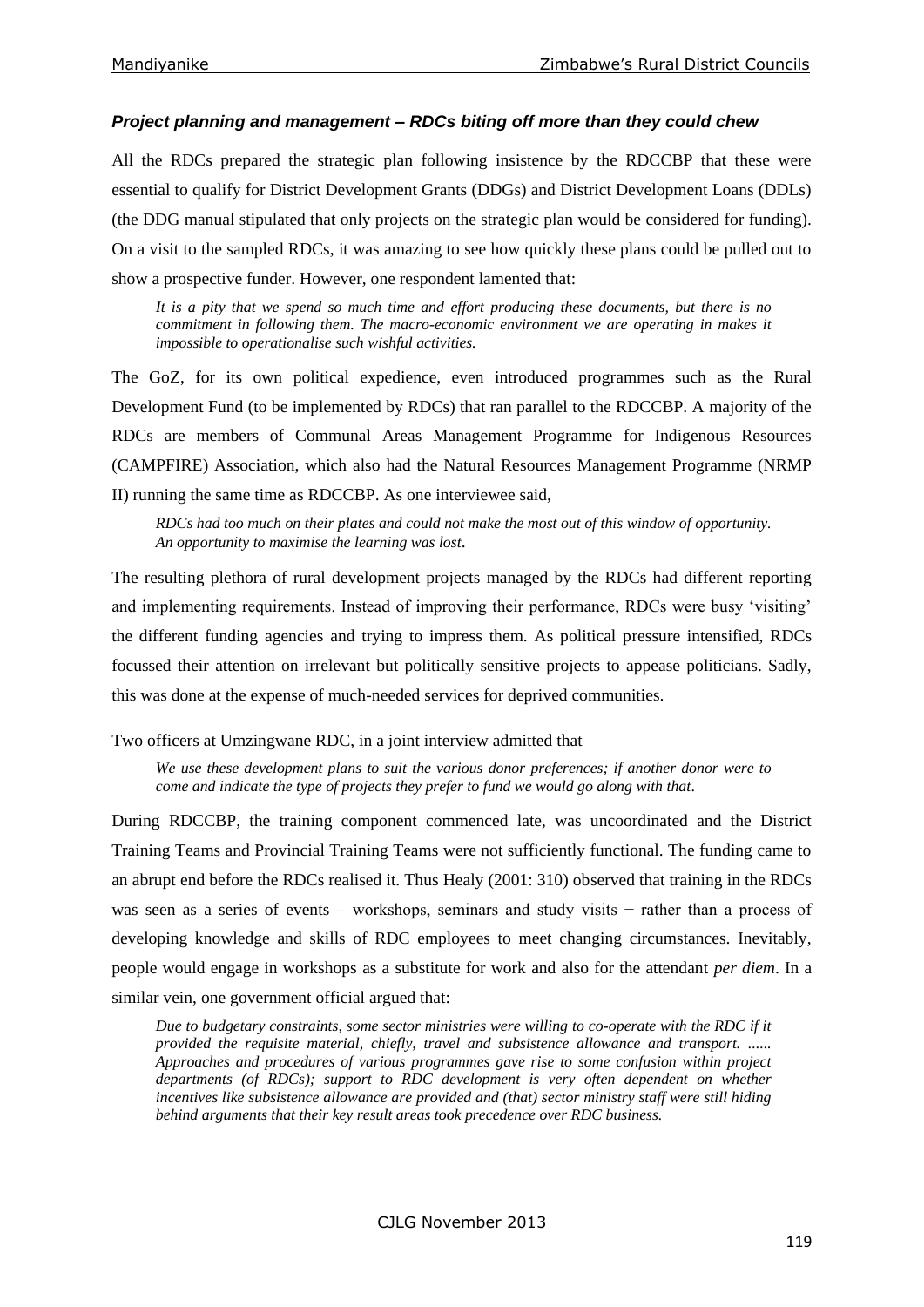### *Budgeting*

A budget is allocative in nature but constrained by environmental conditions and overarching political and fiscal objectives. Caiden and Wildavsky (1980: 66) argued that:

*Budgeters in low-income countries often do not know where they stand with respect to basic features of national financial life; their estimates of income may be way off; their estimates of expenditure may be even more inaccurate.*

The scenario that Caiden and Wildavsky (1980) paint neatly fits Zimbabwe. The GoZ encountered similar problems in preparing and implementing its budgets. RDCs, as microcosms of the centre, bear the brunt of these economic ills.

Under the RDC Act, budgets are prepared by the RDC and approved by the minister. Annex 2 of paper by MLGNH (2003) highlighted the problem of overbearing ministerial control, and as the minister must approve borrowing, the markets and banks are closed off from determining the creditworthiness of RDCs. CEOs and finance officers argued that *'the onerous task of approving budgets and borrowing powers took a long time. As a result, RDCs lacked confidence to take the initiative. Similarly the private sector was scared of any business with councils'. Budgeting was one* process but what happened in practice was sometimes very different. Officers indicated that *'the*  expenditure pattern was very difficult to predict especially with inflation skyrocketing<sup>33</sup>. Thus, there was always provision for supplementary estimates, so that *'the budget became a series of patches'*.<sup>34</sup>

Gokwe South RDC admitted that the forced temporary closure of offices by war veterans in 2001 had an adverse effect on the operations of all RDC departments. *'Revenue collection was retarded, the use of the 2001 budget was suspended and then the 2000 budget was used … The RDC collected far much below than what it estimated to collect during the same period'*. Most RDCs admitted that due to economic hardships, most farmers paying unit tax were designated for resettlement, thus drastically reducing expected revenue by 50%.

#### *Pressure for change among disparate actors*

In the RDCCB programme the pressure for change was placed squarely on the shoulders of the CEO. In a private company this is feasible, but in the public sector, especially in RDCs, the CEO is neither the locus nor focus of decision-making. Many other actors call the shots, including the RDC councillors, the DA/Minister, other politicians such as the provincial governor, leading ZANU-PF leaders from national to village level, Members of Parliament, war veterans, and anyone else person with political connections. Within this multifarious array of actors, the CEO is unable to act as a key change agent as assumed by RDCCBP.

1

 $33$ Reaching an all time high of 231 million per cent as previously discussed.

 $34$ Resonating with Caiden and Wildavsky (1980, p.66)'s assertion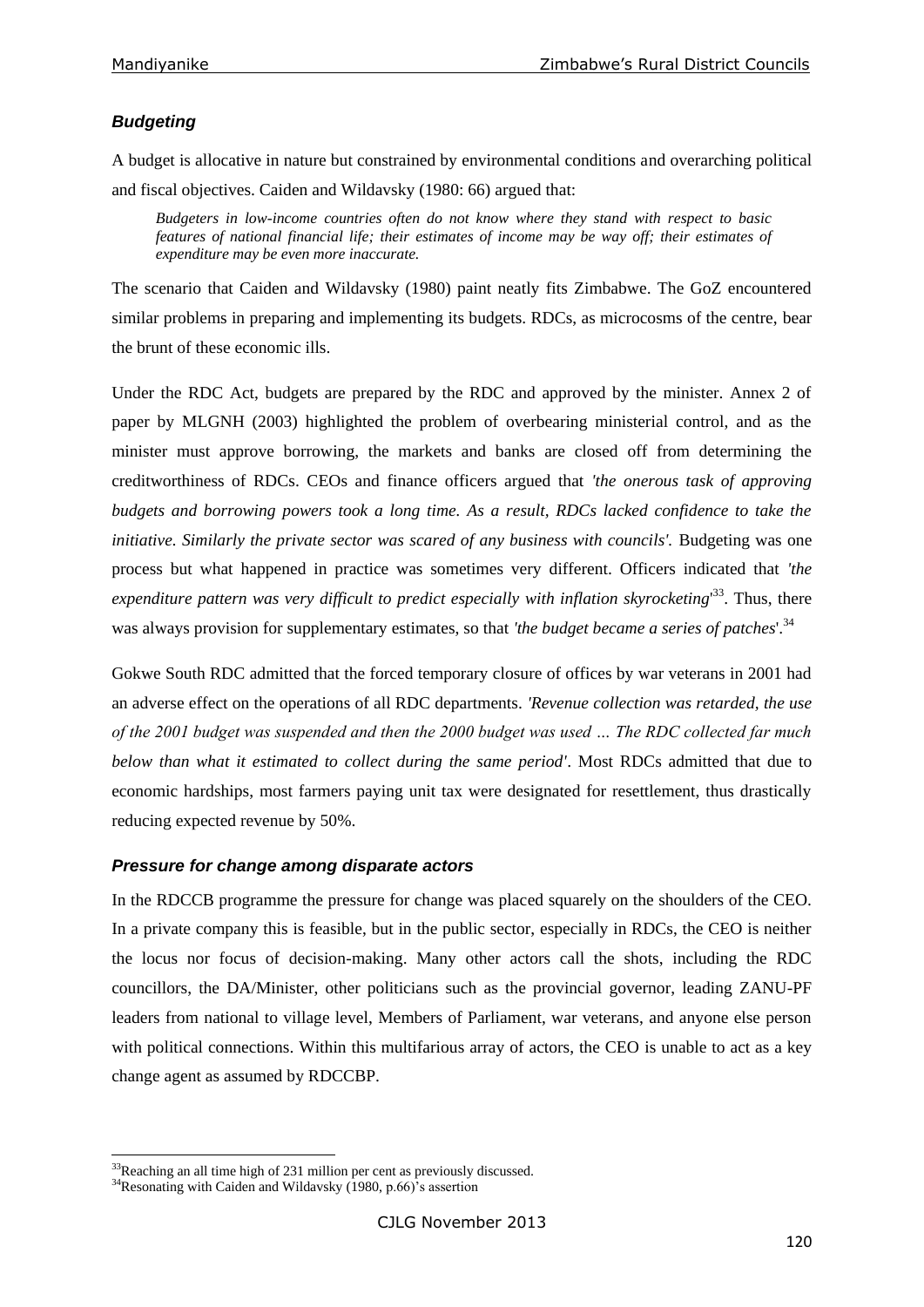## *Characteristics of 'laggards' and 'progressives'*

The terms *laggards* and *progressives* were coined by the Provincial Support Teams (PSTs) and the Provincial Administrators (PAs), and were evident in the terminology used in the selection of the 19 RDCs who remained in the CB programme, including 'commitment to change', 'progressive chairman and CEO'. It is notable that the laggards shared some common features, including:

- a) a high turnover of CEOs which deprived them of continuity in top leadership;
- b) Turmoil in these RDCs leading to their closure in some cases.
- c) Difficulties in obtaining data, as officials had been dismissed or resigned, war veterans had ravaged the offices and 'archived' off some records, or records could just not be found.

The opposite was true for the progressives. The progressives were characterised by some form of stability. Being progressive was also a result of the personal or impersonal relations between the PA, the RDC chairman and/or the CEO. Cordial relations attracted better scores and vice versa.

## *(Over)Politicised local government*

In Zimbabwe's RDCs, a number of cultural traits emerged. Among the majority of councillors, there was a strong partisan belief that the ZANU-PF and government were inseparable. Councillors having come into office on a ZANU-PF ticket owed unquestioning allegiance to the party, although others, especially white councillors who came in as independent candidates, had an oppositional mentality.

Some council meetings were held to accommodate ZANU-PF party affairs, as most councillors also held party positions. There were instances when council vehicles were being used primarily for ZANU-PF business, and when the party attempted to hijack council business. For example, in Bindura and Chirumhanzi RDCs party officials made it mandatory that proposed budgets should be discussed at party meetings before coming to Council. In one instance, Bindura councillors defied a party order not to discuss the budget at a meeting. They argued that adequate notice had been given to all the stakeholders. Conversely, Chirumhanzi RDC pandered to the dictates of senior ZANU-PF officials, and a full Council meeting was adjourned so that the party officials could examine the proposed budget before the Council resolved. This scenario was quite common within most RDCs.

On the staff side, most of the new CEOs after amalgamation had participated in the liberation struggle and were being repaid by the offer of top posts. In some RDCs, (Gokwe South, Mutasa and Gwanda), some members of staff occupied senior positions in ZANU-PF to the extent of being 'untouchable' in cases of breaching council procedures. In these cases, controversial disciplinary procedures ensued. Because of the emotive manner in which council decisions were made, officers were summarily dismissed and RDCs lost these cases at the labour courts. Some of these members of staff went on to contest Council elections and in the most interesting scenario, one came back as a Council chairman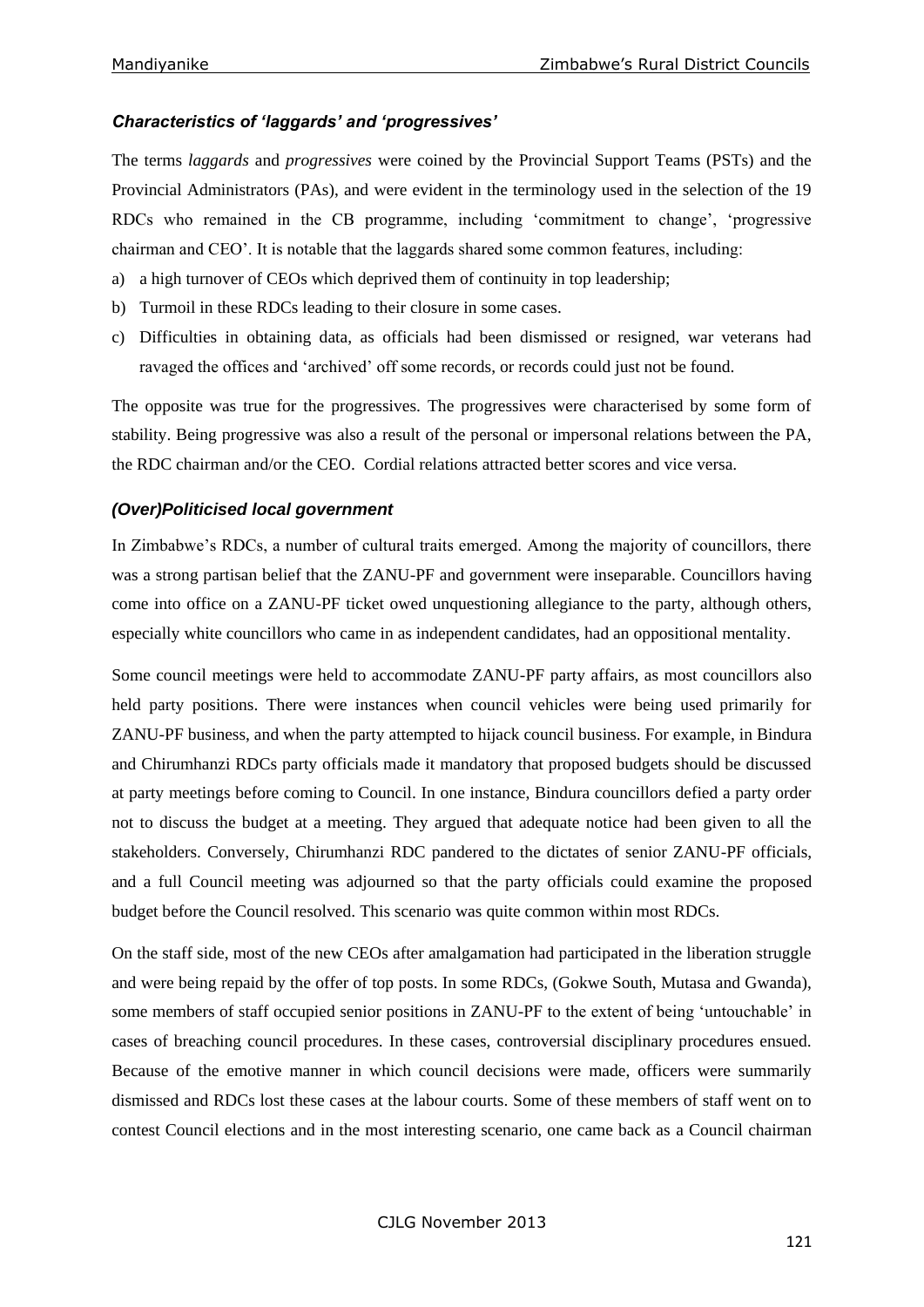in Gokwe South RDC. This development had far-reaching consequences for the RDCs, as the politicsadministration dichotomy became blurred and political considerations got an upper hand.

### *Suspensions and non-suspensions – Mazowe, Mutasa and Gokwe South RDCs*

Under Section 157 of the RDC Act, Chapter 29:13, the Minister of Local Government may suspend a councillor or a council if he/she has reasonable grounds of suspecting improper behaviour, and a number of RDCs were suspended. From the eight sample RDCs, Mazowe RDC was suspended in 1999 for alleged mismanagement and maladministration, but everyone interviewed acknowledged that there were other unstated reasons. People argued that the Mazowe RDC chairman had defied a party order by standing against the party choice in the election at the beginning of the new council in 1998. A ZANU-PF party caucus meeting was held just before the official council meeting. The provincial party leadership<sup>35</sup> 'proposed' the 'party choice'. In the council meeting it was supposed to be a matter of formally nominating the person and immediately closing nominations. Procedurally, the DA, as the presiding officer, would ask for more nominations, if any. However, in the actual council meeting, another nomination of the incumbent chairman was proposed and seconded. A vote was held and the party choice lost. Officials from Mazowe RDC indicated that:

*the incoming council chairman, having frustrated and embarrassed the provincial leadership, assumed office with considerable ill-feelings and hostility, in spite of having been democratically elected by his fellow councillors*.

The allegations of mismanagement at Mazowe RDC found fertile ground and the minister came down heavily on the council. When councillors were suspended, they were asked to make individual submissions/responses on the allegations.<sup>36</sup> This rendered them compliant and they were reinstated but the chairman was dismissed.<sup>37</sup> Such action (the dismissal of the chairman) was an anathema to the democratic process. John Nkomo<sup>38</sup> (1998), addressing the suspended Guruve RDC, indicated that councillors had a collective responsibility over the decisions/resolutions made by council. In light of that, why then hold the council chairman vicariously liable for the collective misdeeds of the council? Thus, the chairman's ability to avoid suspension depended on his whimsical idiosyncrasies and political clout rather than formal legal instruments.

In the case of Mutasa and Gokwe South RDCs, the MLGNH levelled allegations of mismanagement against the councils. However, the councils survived suspensions because they were in good standing with their provincial political leadership. When the Minister of Local Government went to Gokwe South RDC (late 1999) to meet the Council before advising them of the suspension, his attention was drawn to the challenges of administering the urban wards of Gokwe Centre and that this had caused a

**.** 

<sup>&</sup>lt;sup>35</sup>The Provincial Governor was the ZANU (PF) provincial chairperson.

<sup>&</sup>lt;sup>36</sup>Similar tactics of individual submissions to the Minister were also used in the Guruve RDC case.

<sup>&</sup>lt;sup>37</sup>This applies to the other RDCs (not in the sample) that were suspended.

<sup>&</sup>lt;sup>38</sup>The former Minister of Local Government Rural and Urban Development who suspended most Councils in postindependent Zimbabwe.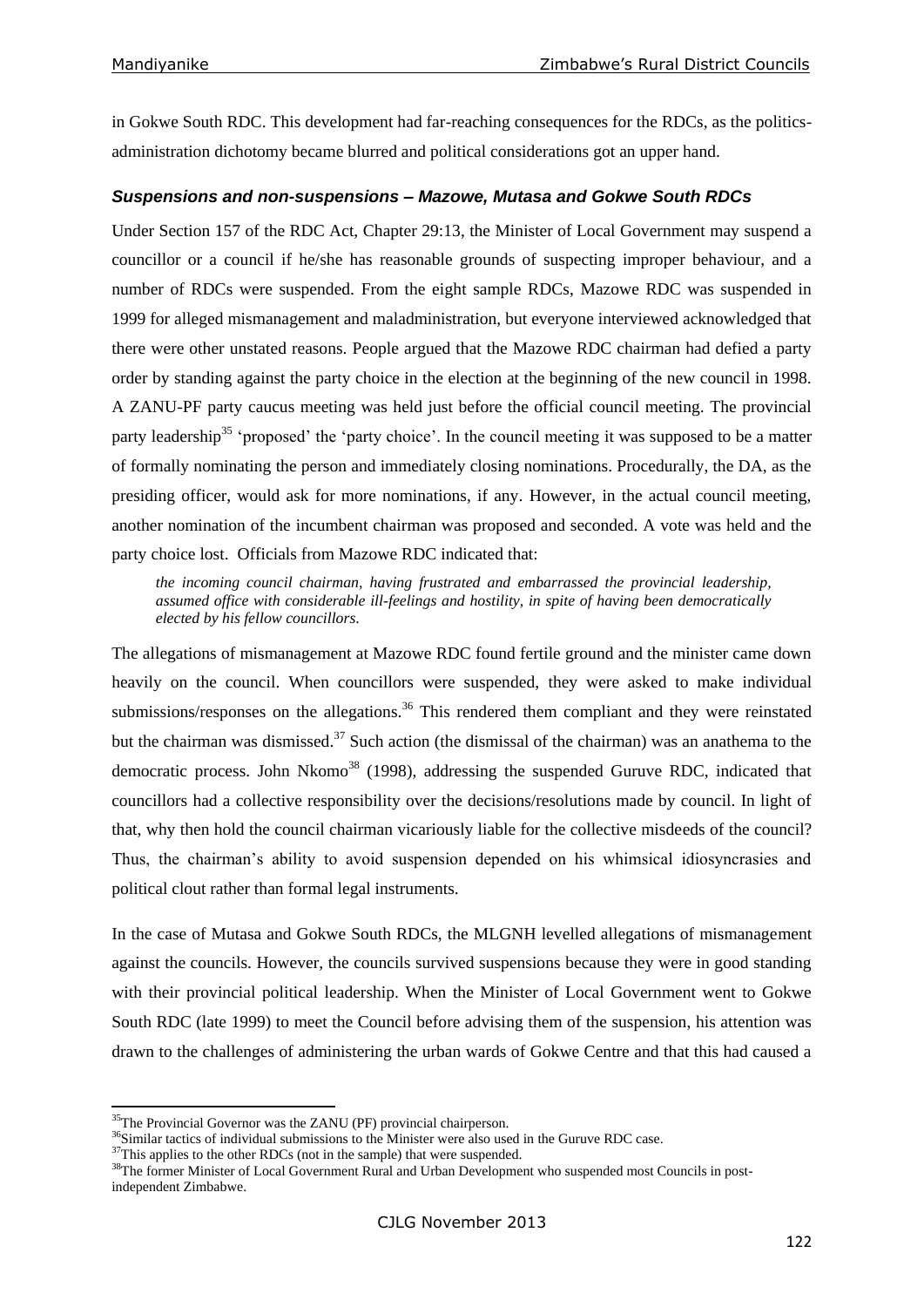1

furore<sup>39</sup> with the communities. At the meeting with the Council, the minister's attention was swayed to look at the possibility of according Gokwe Centre town status (though this was never on the agenda). The minister ended up setting up a commission to oversee the establishment of Gokwe Town, but according to Council officials

*the commission died a natural death and was quietly and conveniently buried in the administrative machinery*.

Gokwe South RDC was 'invaded' by war veterans on 5 February 2001 and forced to close temporarily. A group of war veterans thronged the council offices with drums, chanting liberation songs, and forcibly removed all council employees citing a number of allegations. The onslaught by war veterans on RDCs has been described as 'a national curse: the tragedy of government by war veterans' (McGregor 2002; Hammar 2005: 2). This meant that the war veterans could act with impunity. Thus, in the case of Zimbabwe's RDCs the 'suspendable indicators' (reasons used by the minister to suspend councils) were a function of the councillors' political muscle or lack of it and the patrons behind them.

In all the examples of council suspension (and even war veteran disruptions), the District Administrators (DAs) participated in the commissions of enquiry set up to investigate the allegations and made the recommendations that led to suspensions and/or dismissal of chairpersons and Councils. Thus DAs became commissioners, running the council on behalf of the Minister of Local Government. In case of suspended CEOs, the DAs were also appointed as acting CEOs. This scenario casts doubt on the neutrality or impartiality of the DA. The DAs played the part of police, prosecutor, jury, judge and jailer. This is in direct contravention of the tenets of natural justice, particularly the *nemo judex in sua causa* rule (no person may be a judge in his own cause).

#### *Whither amalgamation, decentralisation and CB?*

The discussion has illustrated the problems that beset RDCs. The performance problems diagnosed within RDCs were deeply embedded in the volatile economic, social and political context. Political support for stable independent systems is an essential prerequisite to efforts to build capacity (Grindle and Hilderbrand, 1995: 43) but this was never done in the RDCCBP.

By concentrating on the observable factors, RDCCBP merely generated superficial shifts whilst leaving the underlying problems intact. RDCs participated in the programme for the incentives attached to the programme and CB was *'hopelessly confused as a funding hoop where cosmetic changes were made to secure funding and authentic change became elusive'* (James 2000: 2). When the programme came to an abrupt end, RDCs reverted to their old habits. They diverted their attention to new sources of funding; whatever traces of RDCCBP left were fortuitous. However, some RDCs

 $39$ It was alleged that councillors and staff were heavily involved in residential and business stands scams. Minutes seen showed that some individuals had illegally allocated themselves stands.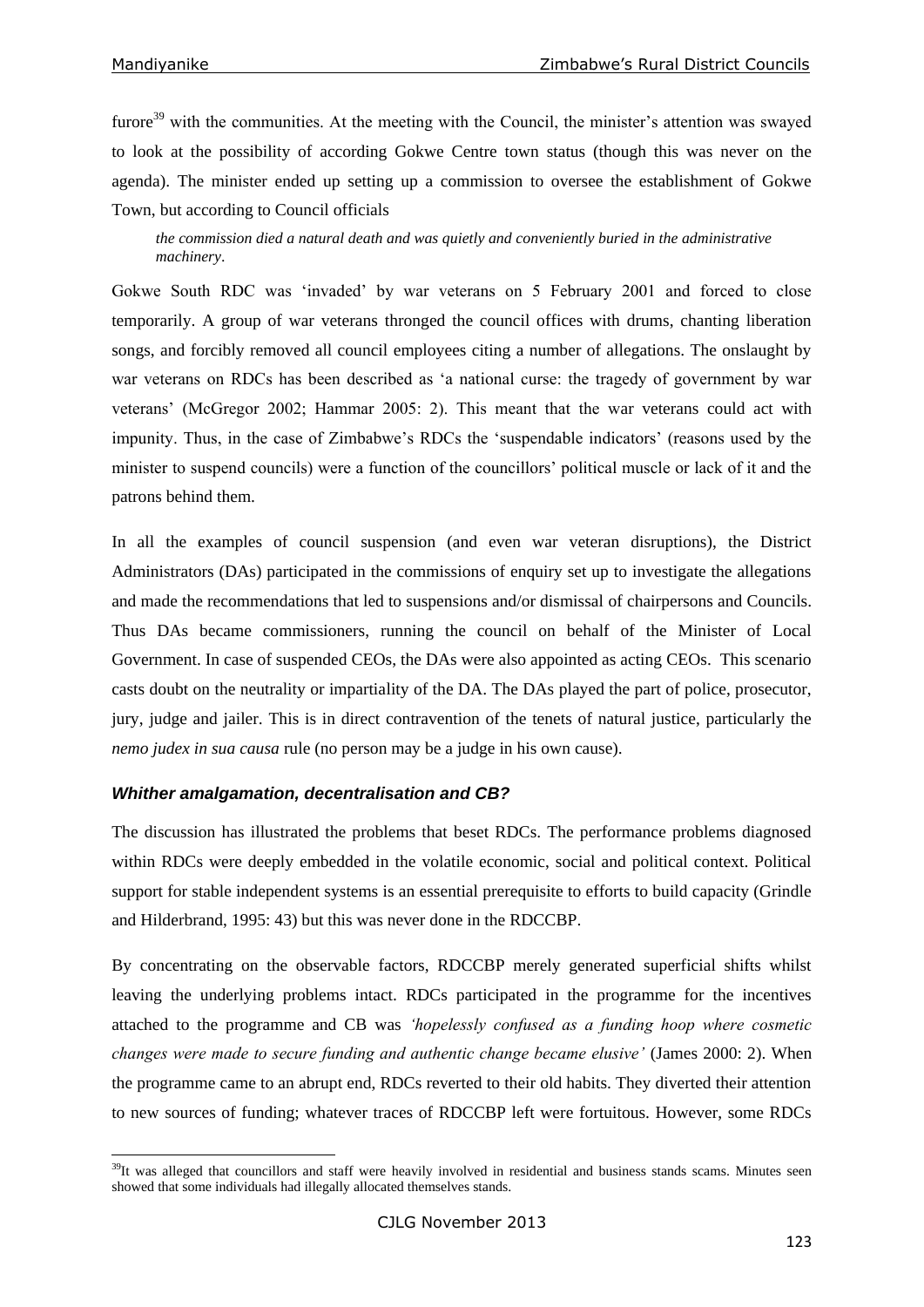had their own internally generated organisational improvements which they have continued, for example, Bindura RDC's 'in search of excellence' management meetings and Umzingwane RDC computerisation efforts.

#### *Recommendations: critical factors for success*

As RDCs, the parent Ministry and interested stakeholders contemplate on how to strengthen the capacity of RDCs, the following recommendations need to be seriously considered.

- 1. Providing a sound constitutional basis for LG. The provisions in the new Constitution approved in May 2013 provide a litmus test for GoZ's commitment to decentralisation.
- 2. Decentralisation is not a panacea and GoZ should heed Ayee's (1996: 49) advice to reject the romantic view of decentralisation. The GoZ should be very clear on what exactly they want to decentralise and ensure an acceptable level of preparedness by the RDCs who will assume the new functions. Honadle (2001: 85) talked of dual errors − the error of devolving programmes where there is not enough local capacity, and the mistake of keeping programmes centralised when there is local capacity that could be readily developed. For example, MLGNH could consider awarding stars/points to RDCs, similar to 'beacon councils' in the United Kingdom.
- 3. Labour relations in RDCs should be streamlined. The Minister of Local Government and his/her staff need to be clear about the laws governing the dismissal of staff before they can proffer advice to RDCs, which hitherto, has been misleading or inept, as DAs and their staff have (ill)advised RDCs on the basis of public service regulations that should not be used for RDC staff.
- 4. In the event of an RDC or CEO being suspended, the DA or any member of his/her staff should not become commissioner or Acting CEO. This tends to obliterate their supervisory/watchdog role as they would have assumed the role of police, investigator, prosecutor, judge and jury, which is untenable for sound administrative practice. Fairness and impartiality is essential. The RDC Act empowers the Minister of Local Government to appoint the DA and Assistant, but also any civil servant to be a commissioner or Acting CEO. Thus the DA will be able to supervise the new CEO or commissioner without fear or favour.
- 5. For the smooth implementation of projects, that there needs to be broad and generally agreed methods of funding and project implementation for rural development projects. A round table conference between all the funding agencies (local and international) together with RDCs and the GoZ, should pave the way for the minimum conditions and guidelines for project planning and management. This 'development bible' will allow RDCs to familiarise themselves with the basic conditions from across the spectrum of funding agencies. Consequently, RDCs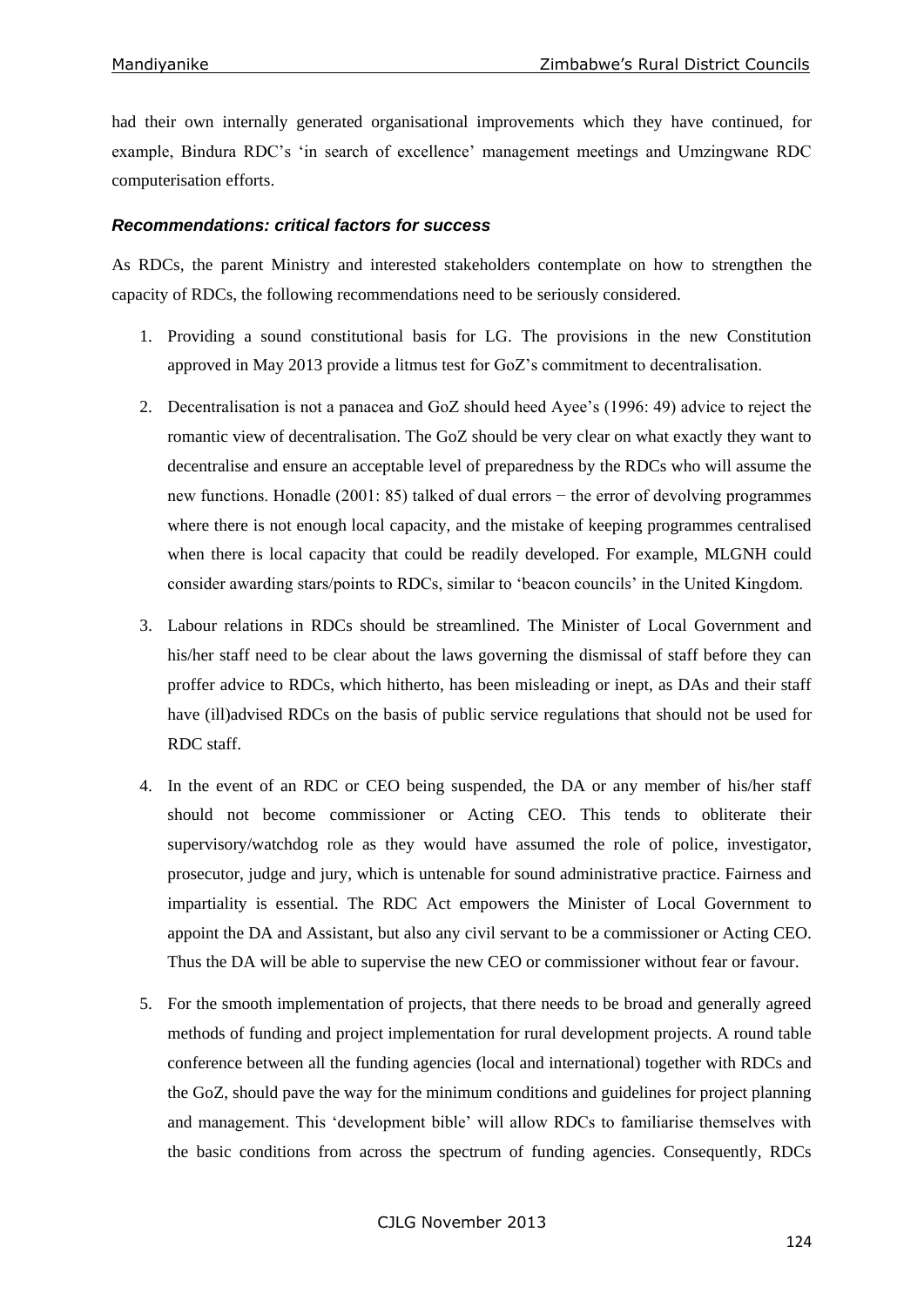would not need to acclimatise to different and confusing arrangements for the different funders.

An ability to formulate policies is a critical function of any local government. The capacity to do so, becomes particularly important in the aftermath of crises such as those experienced in Zimbabwe's RDCs. A strong recovery from the devastation of the politico-economic tsunami that took place in Zimbabwe is necessary.

#### *Conclusion*

CB can work if the determinants of capacity are taken into account. RDCs failed to plan, implement and manage their own development programmes and maintain essential services on a sustainable basis as a result of the political-economic tsunami. CB is unlikely to flourish in such extreme contexts. The paper identified a number of issues that stifled CB efforts, *viz*, design of the RDCCBP, and political, legal and economic factors. The economic and governance crisis that engulfed Zimbabwe had a negative bearing on the efforts that RDCs were making to improve their operations. The CB efforts undertaken in an era of crisis can be characterised as 'capacity that never was'. As the political and economic situation improved, the Government of National Unity ushered an aura of normalcy.

#### **References**

Ayee, J. (1996) The Measurement of Decentralisation: The Ghanian experience 1988-1992. *African Affairs,* 95**,** 31-50.

BBC (2008) 'Zimbabwe inflation hits new high' BBC News, 9 October 2008 Retrieved 22 November 2013

Bond, P. & Manyanya, M. (2003) *Zimbabwe's Plunge – Exhausted Nationalism, Neoliberalism and the Search for Social Justice*, Harare, Weaver Press.

Caiden, G. & Wildavsky, A. (1980) *Planning and Budgeting in Poor countries,* New York, Little Brown.

Coomer, J. and Gstraunthaler, T (2011) The Hyperinflation in Zimbabwe, *The Quarterly Journal of Austrian Economics* 14(3)311–346

Corkery, J. *et al*. (1998) Minding one's own: The institutional dimensions of management of capacity development. *International Review of Administrative Sciences,* 64**,** 531-551.

ECDPM (1998) Approaches and Methods for National Capacity Building. Maastricht: ECDPM (European Centre for Development Policy Management).

ECDPM (2003) InfoCotonou no. 2: Building capacity – How can it be done? Maastricht: ECDPM (European Centre for Development Policy Management).

Franks, T. (1999) Capacity Building and Institutional Development: Reflections on Water, *Public Administration and Development,* volume 19**,** 51-62.

GoZ (1988) Rural District Councils Act Chapter 29: 13 Harare, Government Printers.

GoZ Hansard (2001) Volume 27 (63) of 8 May 2001, Harare, Government Printers.

Grindle, M. (1997) *Getting Good Government - Capacity Building in the Public Sectors of developing countries,*  Harvard, Harvard University Press.

Grindle, M. S. & Hilderbrand, M.E (1995) Building sustainable capacity in the public sector: what can be done? *Public Administration and Development,* 15**,** 441-463.

GTZ (1999) *Capacity Building for sustainable development - Concepts and strategies and instruments for GTZ*,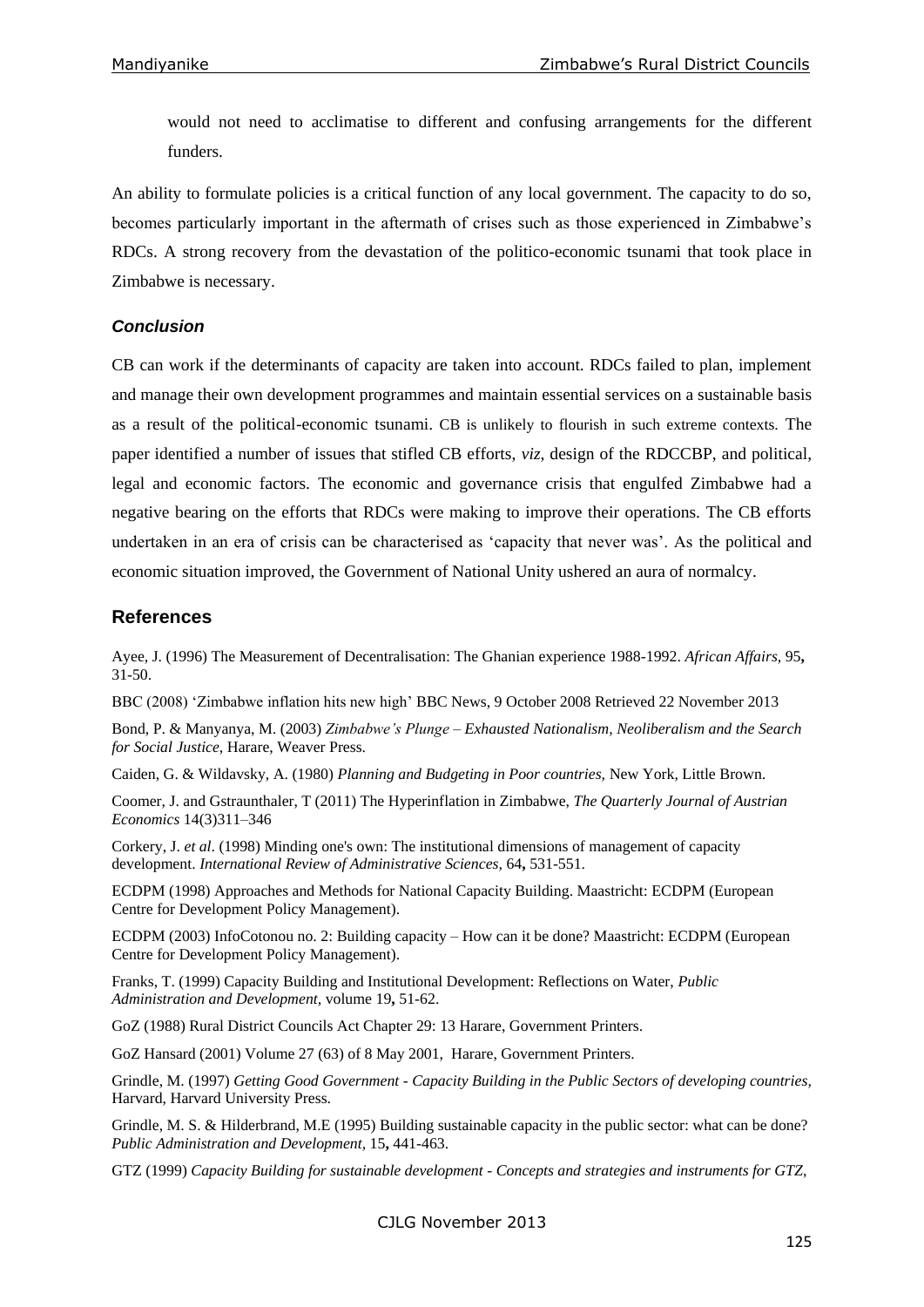GTZ (Deutsche Gesellschaft für Technische Zusammenarbeit or German Technical Cooperation): GTZ Publication.

Hammar, A., Rouftopolous, B. (2003) *Zimbabwe's Unfinished Business - Rethinking Land, State and Nation in the context of crisis,* Harare, Weaver Press.

Healy, P. (2001) Training and Public Sector Reform: An Integrated Approach. *Public Administration and Development,* 21**,** 309-319.

Honadle, B. W. (1981) Capacity building framework: A Search for a concept and purpose. *Public Administration Review***,** 575-580.

Honadle, B. W (2001) Theoretical and Practical Issues of Local Government Capacity in an Era of Devolution. *The Journal of Regional Analysis and Policy,* 31**,** 77-90.

James, R. (2000) *Capacity Building News No. 5*, ECDPM, Maastricht, ECDPM.

Jongwe, F. (2008) "Zimbabwe inflation soars to 231 million percent". (9 October 2008). Yahoo! News.

Retrieved 22 November 2013

 Kadzere, M. (2008). "Zimbabwe: Inflation Soars to 231 Million Percent". (9 October 2008). allAfrica.com / The Herald (Harare). Retrieved 22 November 2013.

Kaplan, A. (1999) The Developing of Capacity. *United Nations Non-Governmental Liaison Service.*  Community Development Resource Association.

Kaplan, A. (2001) Capacity building – Shifting the Paradigms of Practice in Eade, D. & Ligteringen (2001) *Debating Development*, Oxford, Oxfam GB.

Kaplan, A. (2003) Capacity Building: shifting the paradigms for practice. In Eade, D. (2003.) *Development Methods and Approaches - Critical Reflections.* Oxford, Oxfam GB.

Land, A. (2000) *Implementing Institutional and Capacity Development: Conceptual and Operational Issues*. ECDPM Discussion Paper 14.

Lemon, A. (2002) The Role of Local Government in Parnell, S. Pieterse, E, Swilling, M. & Wooldridge, D. (2002) *Democratising Local Government: The South African experiment*, Cape Town, University of Cape Town Press.

Mandiyanike, D. (2013) Nebulous Labour Relations in Zimbabwe's Rural Local Authorities *Commonwealth Journal of Local Governance* Issue 12: May 2013

Mandiyanike, D. (2009) Researching in your Home country: The dilemma of a returning student *AREA* Vol 41(1) 64 - 71.

Mandiyanike, D. (2006) In Search of Capacity – *The case of Zimbabwe's Rural District Councils* Unpublished PhD thesis, Royal Holloway University of London

Matyszak, D. (2010) Formal structures of power in rural Zimbabwe, Research and Advocacy Unit, Harare, [http://www.swradioafrica.com/Documents/Formal%20Structures%20of%20Power%20in%20Rural%20Zimbab](http://www.swradioafrica.com/Documents/Formal%20Structures%20of%20Power%20in%20Rural%20Zimbabwe.pdf) [we.pdf](http://www.swradioafrica.com/Documents/Formal%20Structures%20of%20Power%20in%20Rural%20Zimbabwe.pdf) accessed October 2012

McGregor, J. (2002) The Politics of Disruption: War Veterans and the Local State in Zimbabwe *African Affairs* 101, 9-37

Mentz, J. C. (1997) 'Personal and Institutional Factors in Capacity Building and Institutional Development'.

*ECDPM Working Paper No. 14*.

MLGNH (2003) Pillar 2: *Framework for the revised decentralized implementation strategy,* Paper presented at the Decentralisation Stakeholders' Meeting December 2003, Harare Sheraton, Harare.

Morgan, P. (1997) The design and use of Capacity development indicators. Toronto, CIDA.

Musekiwa, N., Naid, L., & Neethling, U. (2013). Reconstituting the capabilities of local governments in post crisis situations through public participation: The case of Zimbabwe. In C. Manyeruke, & G. C. Phiri (Eds.), *Complexities of transformation in Zimbabwe* (pp. 84-107). Harare: OSSREA Zimbabwe Chapter.

Nhema, A. G. (2002) *Democracy in Zimbabwe - From Liberation to Liberalization,* Harare, University of Zimbabwe Publications.